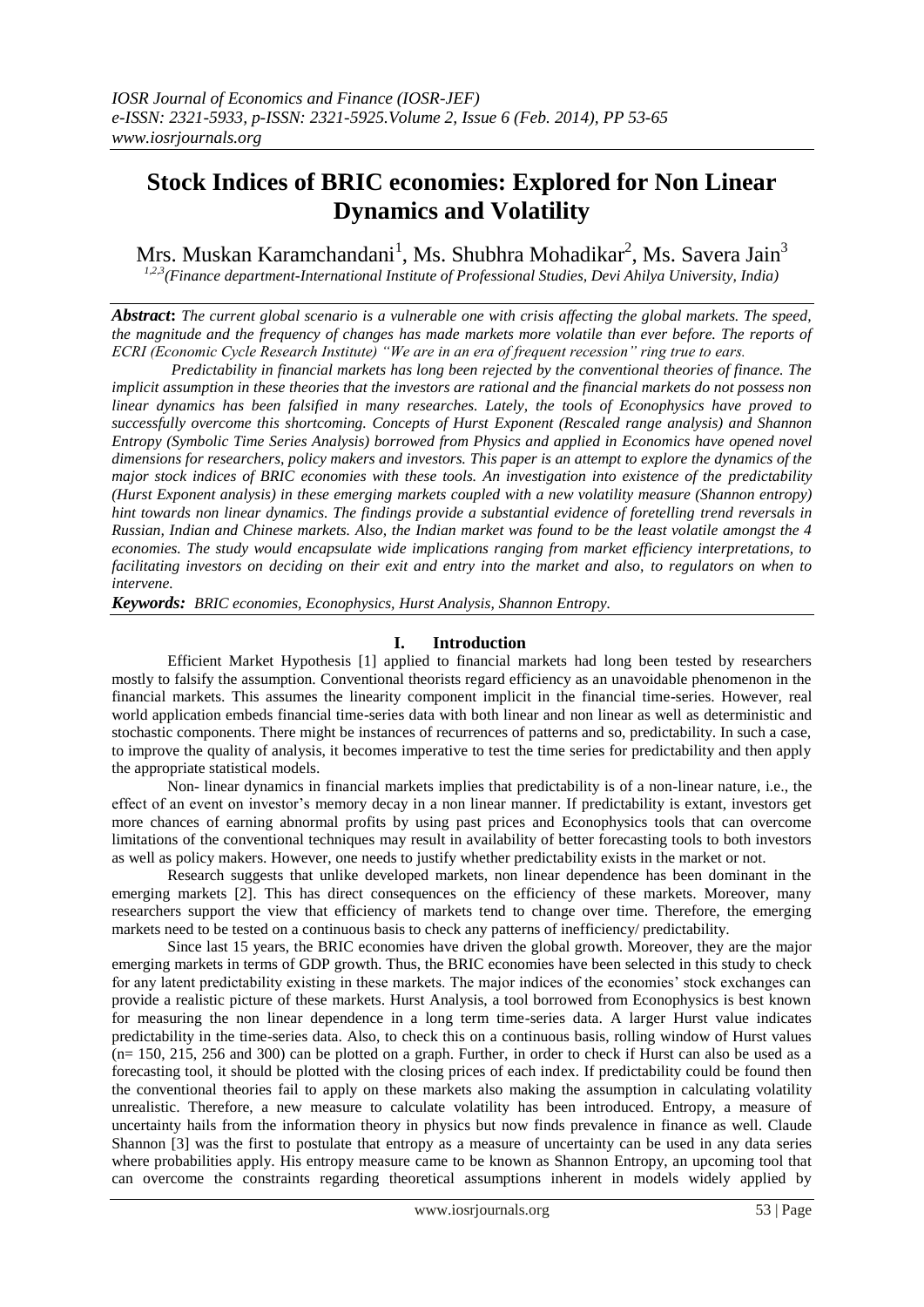forecasters. Few researches provide proof of Shannon entropy being a better measure than the conventional and prevalent Standard deviation and other measures of volatility. Standard deviation and Shannon Entropy values need to be checked for these markets and the markets shall be ranked accordingly. Evidence of these can have major implications on the strategies adopted by the investors and policy makers.

The study intends to put light on evidence of predictability in the financial markets of the most dominant emerging markets as well as corroborate the same with a new measure of volatility, i.e. Shannon Entropy. Shannon Entropy might calibrate many tools (Sharpe measure, capital market line) used by investors, portfolio managers and policy makers to devise more accurate strategies.

## **II. Literature Review**

Examining predictability and volatility in financial markets has been a subject of research for quite a while. At the same time, interdisciplinary research fields such as Econophysics, Financial Astronomy and Bioeconomics have also become an interesting development with an aim to solve the complex problems of the economies of today. Hurst Exponent, a tool borrowed from Econophysics is widely used as a measure of predictability in long-term financial time-series data. It was originally developed in Hydrology by H.E. Hurst in 1951, and now it finds acceptance in many areas such as applied mathematics, long memory processes and spectral analysis.

There have been a number of studies that uses Hurst Exponent to measure predictability in financial markets. A significant one was undertaken by [4]. Another study was made by [5] in which Hurst was calculated by using Rescaled range analysis and predictability was investigated for NASDAQ. Hurst Exponent can also be used as a complementary with other tools. In our previous paper [6] Hurst was used in synthesis with technical analysis to generate profit signals for foreign exchange market.

The above mentioned studies used Hurst Exponent analysis as a static measure. However, [7] who investigated Hurst in foreign exchange market for currencies like British Pound, Canadian Dollar, etc found that majority of foreign currencies exhibit Hurst exponent that is statistically different from 0.5 and the value changes over time. [8] used this time varying Hurst analysis to detect long term correlation in financial time series. The technique was applied in a rolling window on Dow Jones index and it was argued that Hurst may be used to detect crises. Long range dependence for eleven emerging countries and for US and Japan was tested for period of 1992 to 2002 by [9]. They used rolling sample approach to analyze dynamics of Hurst Exponent over time and results suggested that Asian equity markets show greater inefficiency than that of Latin America. Other finding was that only India had shown the upward Hurst trend in the time period. Furthermore, [10] implemented Hurst Exponent analysis for investigating efficiency of Brazilian foreign exchange market and [11] used the method to analyze dynamical behaviour of US stock markets Dow Jones.

[2] used time and scale Hurst exponent analysis on the financial time series of worldwide markets and found that mature markets have Hurst values around 0.5 and emergent markets have Hurst values well above 0.5. Thus, a distinction was established between emerging markets and mature markets showing that mature markets are more efficient than emergent markets. Also, [12] used Hurst with nearest neighbour prediction method to calculate hit rate for prediction of direction of future prices of 60 market indices of various countries.

However, only by knowing the market's predictability will not fulfil the purpose of the study. One also needs to know the volatility of these markets and that too with an effective tool. Traditional method of standard deviation is based on certain constraints that financial time-series do not show non-linear dependence. However, in real world applications, this might not be true. [13] inferred that capturing the intrinsic non linear effects in the financial time-series may improve forecasting. Therefore, in order to get accuracy from standard deviation, we need to check it for non-linear dynamics.

Econophysics provide certain tools which do not contain such constraints, one of them being Shannon entropy. The investigation of financial time series for long memory and volatility clustering using Shannon entropy was done by [14]. They used the non linear models Arch, Garch and Figarch to check volatility in the US and European markets and then they applied entropy models to corroborate the results from the above stated models. They concluded that entropy measures could provide a clearer idea of the uncertainty in financial time series because they do not impose any constraints on the theoretical probability distribution, whereas, the Arch/ Garch models are based on the assumption that all variables are independent and identically distributed.

[15] further explored the concept and used the combination of Hurst and Shannon entropy in order to detect major trend reversal points in the three emerging markets within Nasdaq OMX Baltic stock exchange. Furthermore, they used the concept of neural networks and symbolized time series analysis to calculate modified Shannon Entropy. However, the inefficiency and volatility in the BRIC economies still remains unexplored and thus, are considered to be the subject of this study.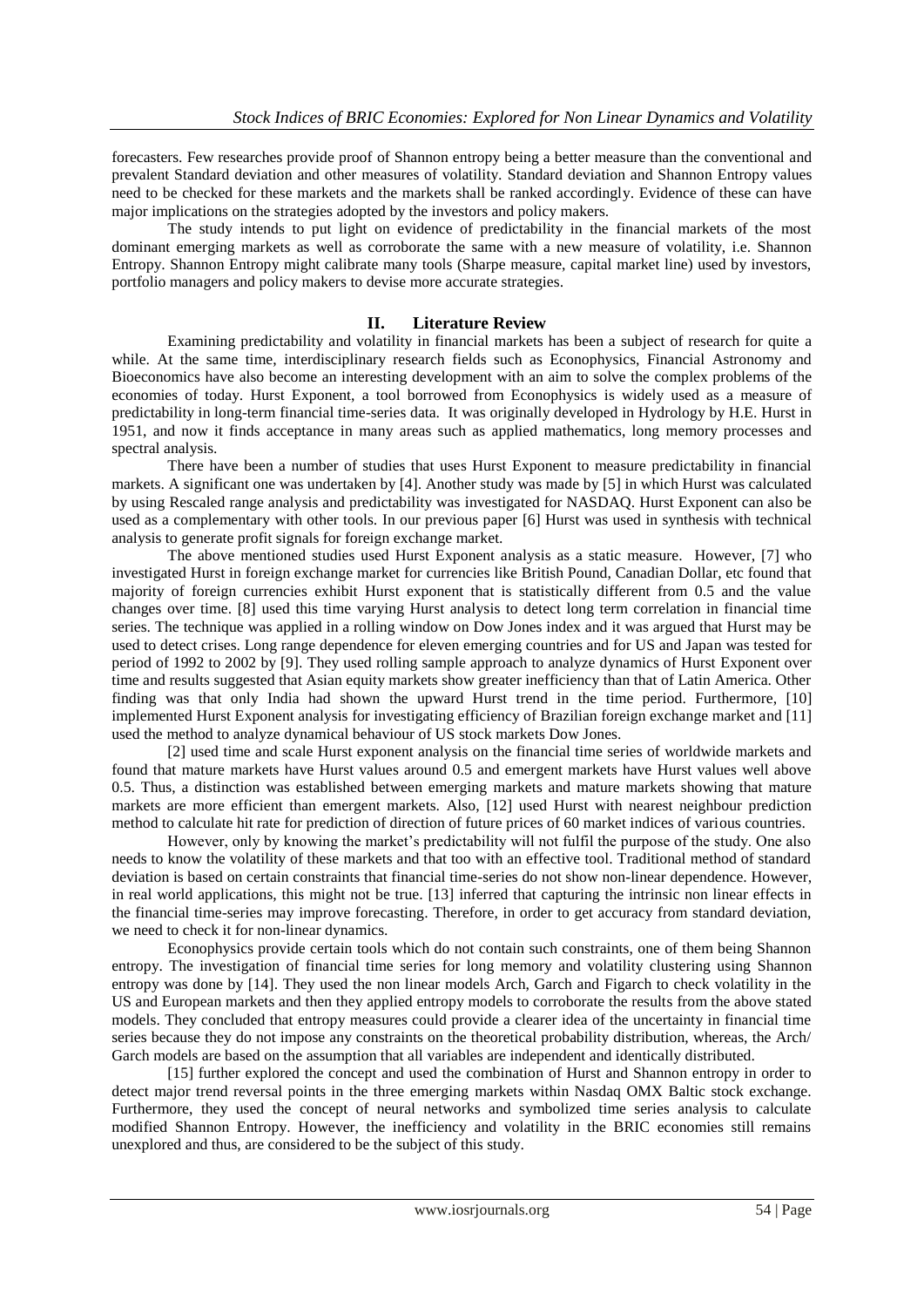# **III. Objectives**

The study intends to analyze predictive nature of financial time series of stock indices of BRIC economies by use of Hurst Exponent analysis and level of correlation among returns of these economies for the period 1 January, 2006 to 31 August, 2013. Moreover, volatility is also calculated for the same by a tool borrowed from information theory, i.e. Shannon Entropy. Thus, the objectives can be stated as:

- To study Non Linear Dynamics of BRIC economies by Hurst Exponent analysis by the use of Static and Rolling Hurst values.
- To study volatility in BRIC economies by Shannon Entropy analysis.

## **IV. Methodology**

Major indices of the stock exchanges of the BRIC economies (Ibovespa, Micex, Sensex and Shanghai index respectively) are tested separately by the tools used in the study.

# **4.1 Return calculation and Descriptive statistics of returns**

### **4.1.1 Return calculation**

The use of raw daily price data in the stock market has many problems as movements are generally non-stationary [16], which interferes with the estimation of the Hurst Exponent. The market index series are transformed into rates of return to overcome these problems. This will provide the best view of fluctuations and volatility in the markets. Therefore, return series for all the stock indices has been generated, by using equation 1. The closing price series of Ibovespa, Micex, Sensex and Shanghai were taken since January 2006 to August 2013.

$$
Return, R_t = Ln\{\frac{Yt+1}{Yt}\} \times 100
$$
\n(1)

Where,

 $R_t$  is return for the current day  $Ln = Natural logarithm$ 

 $Y_{t+1}$  is current day's closing price, and

 $Y_t$  is previous day's closing price.

In order to have a broader understanding of the markets, descriptive statistics were calculated for the four indices studied.

### **4.2 Non Linear Dynamics by Hurst Exponent Analysis**

Studies involving the Hurst Exponent were originally developed in hydrology for the practical matter of determining optimum dam sizing for the Nile River's volatile rain and drought condition that had been observed over a long period of time. The name "Hurst Exponent," or "Hurst Coefficient," derives from Harold Edwin Hurst (1880–1978), who was the lead researcher in these studies and also made the use of the standard notation *H* for the coefficient.

The Hurst Exponent occurs in various areas of applied mathematics, including fractals and chaos theory, long memory processes and spectral analysis. Hurst Exponent estimation has also been applied in areas ranging from biophysics to computer networking.

Presence or absence of predictability in BRIC stock markets could have strong implications for market efficiency. Hence, predictability is analyzed by calculating Hurst Exponent using Rescaled Range Analysis.

### **4.2.1 Hurst Exponent calculation with Rescaled Range analysis (for entire series)**

The basis of the Rescaled range analysis was laid by [17] and was further examined and elaborated by [18], [19], [20] and [21]. The Rescaled range is a [statistical](http://en.wikipedia.org/wiki/Statistical) measure of the variability of a time series introduced by the British hydrologist [Harold Edwin Hurst](http://en.wikipedia.org/wiki/Harold_Edwin_Hurst) (1880–1978). Its purpose is to provide an assessment of how the apparent variability of a series changes with the length of the time-period being considered.

The *H* measures dependencies in time series and is calculated through rescaled range analysis (R/S analysis) in the study.

To estimate the Hurst Exponent, first an estimate of the dependence of the rescaled range on the time span *n* observations is calculated. A time series of full length *N* is divided into a number of shorter time series of length *n* = *N*, *N*/2, *N*/4, ... The average rescaled range is then calculated for each value of *n*.

For a (partial) time series of length n,  $X = X_1, X_2, ..., X_n$ , R/S analysis can be calculated by following steps. Firstly, the mean value m is calculated: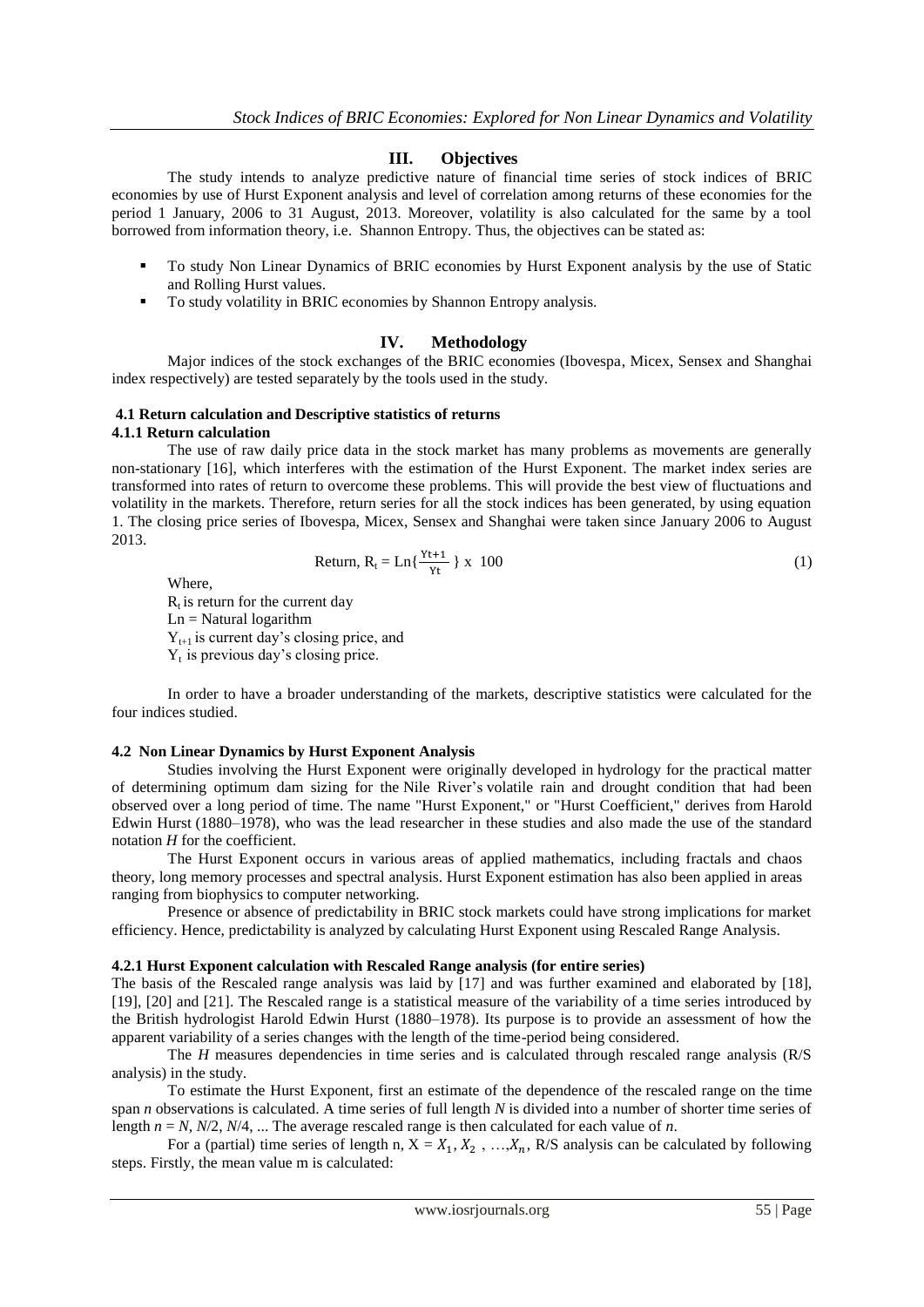$$
m = \frac{1}{n} \sum_{i=1}^{n} X_i
$$
\n<sup>(2)</sup>

where,

 $X_i$  is the daily return series of Index under study

After this, a mean adjusted return series  $Y_t$  is generated:

$$
Y_t = X_t - m \t{,} \t(3)
$$

Where ,  $t = 1, 2, ..., n$ 

Then, the cumulative deviation series Z is calculated:

 $Z_t = \sum_{i=1}^t Y_i$ (4)

Where,  $t=1,2,...,n$ 

Further, the range series R is calculated:

$$
R_t = \max(Z_1, Z_2, ..., Z_t) - \min(Z_1, Z_2, ..., Z_t),
$$
  
\n $t = 1, 2, ..., n$  (5)

Next, the standard deviation series S is calculated:

$$
S_{(t)} = \sqrt{\frac{1}{t} \sum_{i=1}^{t} (X_i - m)^2}
$$
  
(6)  
 $t = 1, 2, ..., n$ 

Finally, the rescaled range series (R/S) can be estimated:

$$
(\mathbf{R}/\mathbf{S})_t = \mathbf{R}_t / \mathbf{S}_t, \nt = 1, 2, ..., n
$$
\n(7)

And it is averaged over all the partial time series of length n to get E(R/S). Hurst found that R/S actually scales by power law and he formulated the following relationship:

 $E(R/S) = C^* n^H$  (8) As n→∞. Where,  $R/S =$  Rescaled Range,  $C =$ Constant, and  $H = Hurst$  Exponent Further the Hurst is calculated with the following regression equation [22]:  $\text{Log } (R/S)_n = \text{Log } C + H \text{ Log } n$  (9) Here, Log  $(R/S)_n$  is regressed with Log n using linear least squares method and the slope so obtained is the Hurst Exponent.The values of the Hurst Exponent range between 0 and 1.

A Hurst Exponent value H close to 0.5 indicates a random walk (a Brownian time series). In a random walk there is no correlation between any element and a future element and there is a 50% probability that future return values will go either up or down. The series of this type are hard to predict.

A Hurst Exponent value H between 0 and 0.5 exists for time series with "anti-persistent behavior". This means that an increase will tend to be followed by a decrease (or a decrease will be followed by an increase). This behavior is sometimes called "mean reversion" which means future values will have a tendency to return to a longer term mean value. The strength of this mean reversion increases as H approaches 0.

A Hurst Exponent value H between 0.5 and 1 indicates "persistent behavior", that is the time series is trending. If there is an increase from time step  $[t-1]$  to  $[t]$  there will probably be an increase from  $[t]$  to  $[t+1]$ .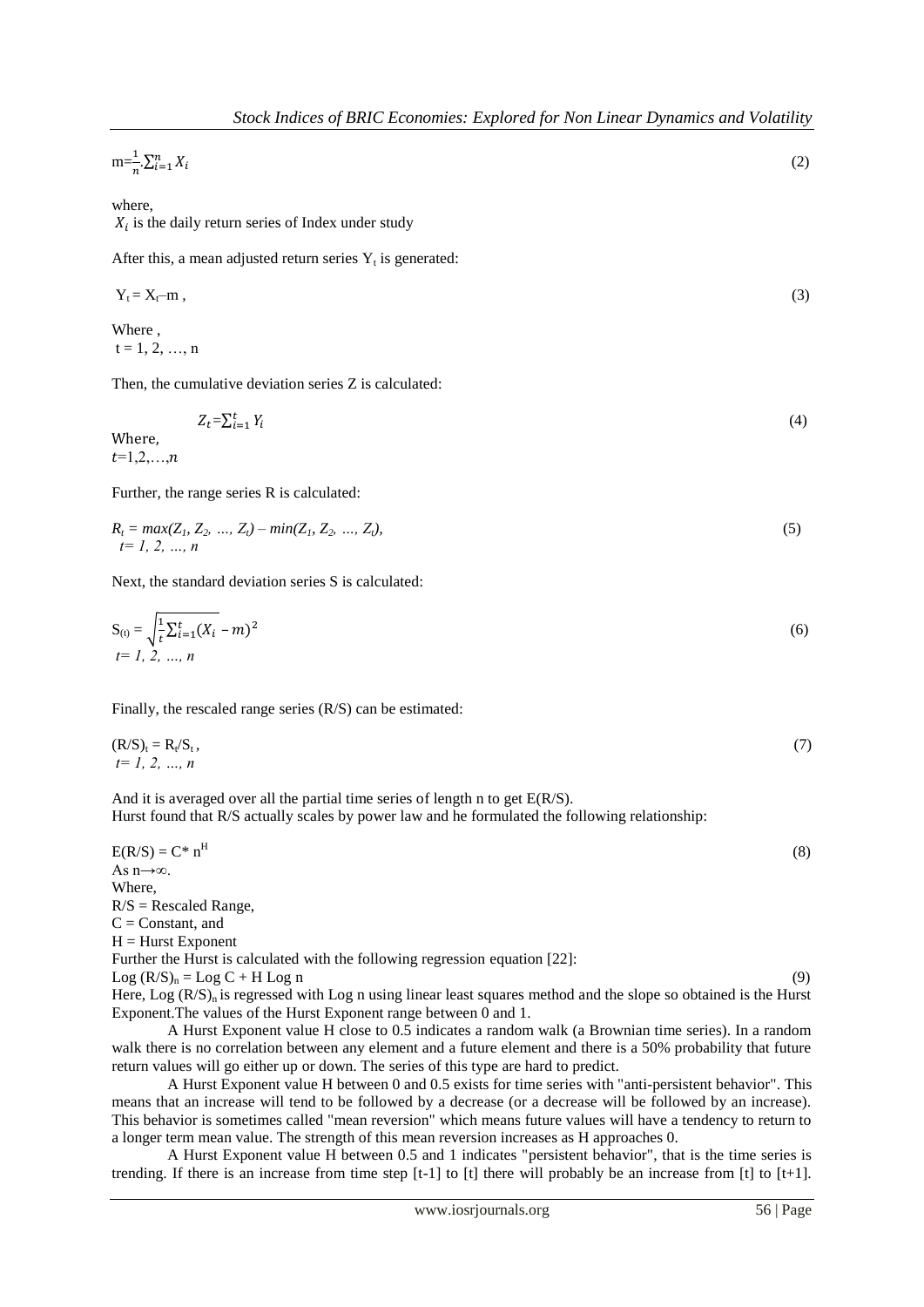The same is true of decreases, where a decrease will tend to follow a decrease. The larger the H value, the stronger the trend. Series of this type are easier to predict than series falling in the other two categories.

Mature markets often have Hurst Exponents closer to 0.5 than emerging markets indicating that they are more efficient and less predictable. The two approaches suggested by [9] are utilized and the Hurst Exponent is calculated:

(a) Statically (as the usual approach) and also

(b) Dynamically (rolling sample approach).

Therefore, for each of the index studied, two different results will be presented. Thus, the 4 return series of the BRIC stock market indices studied would give 4 static Hurst Exponents and another 4 Rolling Hurst Exponent series.

(a) Hurst Exponent analysis with static approach

The Rescaled range analysis [Equations  $2 - 9$ ] is utilized for calculating Hurst Exponent. There is just one Hurst Exponent value calculated for each of the series under study in the static approach. In this way for the 4 indices, the 4 return series generated 4 Hurst Exponent values. The return series dated from 1<sup>st</sup> January 2006 to 30<sup>th</sup> August 2013.

The value of Hurst Exponent has direct implications for market efficiency and hence the H values are of interest to academicians as well as market participants. Actually, if the stock returns present predictability, the efficient market hypothesis is not valid anymore. Since, stock markets are dynamic in nature, the findings of [9] and [23] seems to be acceptable that market efficiency (predictability) seems to evolve over time.

### (b) Hurst Exponent analysis with dynamic approach (Rolling Hurst Exponent)

This approach serves the purpose of investigating if the non linear dynamics changes over time and hence, is market efficiency a time varying concept? Earlier researches supported the idea of all or none market efficiency. With this rolling sample approach, a series of Rolling Hurst Exponent is generated. This series is plotted to infer graphically if (1) the market has shown majorly persistent or anti-persistent behaviour from the period January 2006 to August 2013, and (2) there can be suitable signals generated for foretelling index price movements by plotting it with the closing prices of each index.

In the rolling sample approach, four rolling windows of 150, 215, 256 and 300 observations were created. These were the size limits for calculation of Hurst values during the period for each of the indices. For instance, in the rolling window of 256 observations, in the first value of Hurst Exponent, calculation was based on observation number  $1<sup>st</sup>$  to 256<sup>th</sup>. In the calculation of second Hurst Exponent value, the  $1<sup>st</sup>$  observation was omitted and observations from  $2^{nd}$  to  $257<sup>th</sup>$  were taken. This rolling window approach was followed till the last observation available was utilized. The rescaled range approach, as discussed earlier, was used for rolling Hurst value calculations.

### **4.2.2 Graphical interpretation of plots of closing index values and Rolling Hurst Exponent values**

The rolling sample approach, described earlier created a Rolling Hurst Exponent series for the indices under study. For instance, a rolling window of 256 observations gave a Hurst Exponent value for every 256 observations. This rolling window approach was followed till the last observation available was utilized. The Rescaled range approach, as discussed earlier, was used for rolling Hurst value calculations.

An attempt was made to investigate if the rolling Hurst parameters could be used for prediction of index price movements by plotting of Rolling Hurst Exponent series of every index with closing price series of the corresponding Index for the period 2006-2013.The period length (2006-2013) was so chosen to have recent most plots and recover dynamics /patterns for recent years.

The motive behind these 4 simultaneous plots (of Rolling Hurst Exponent series and closing index prices) was two-fold.

- Firstly, to graphically and visually study if the Hurst Exponent could be a decisive predictor of Stock index trend reversals.
- Secondly, to visualize with graphs if the Rolling Hurst Exponent is time dependent variable. If yes, it can be inferred that even the market efficiency is continuously evolving for the stock markets.

### **4.3 Correlation coefficient**

Karl Pearson's coefficient of correlation is considered to find correlation among all four indices' return series. The purpose to calculate correlation is to check whether these markets' return series show co-movements with each other. It is calculated by the following equation: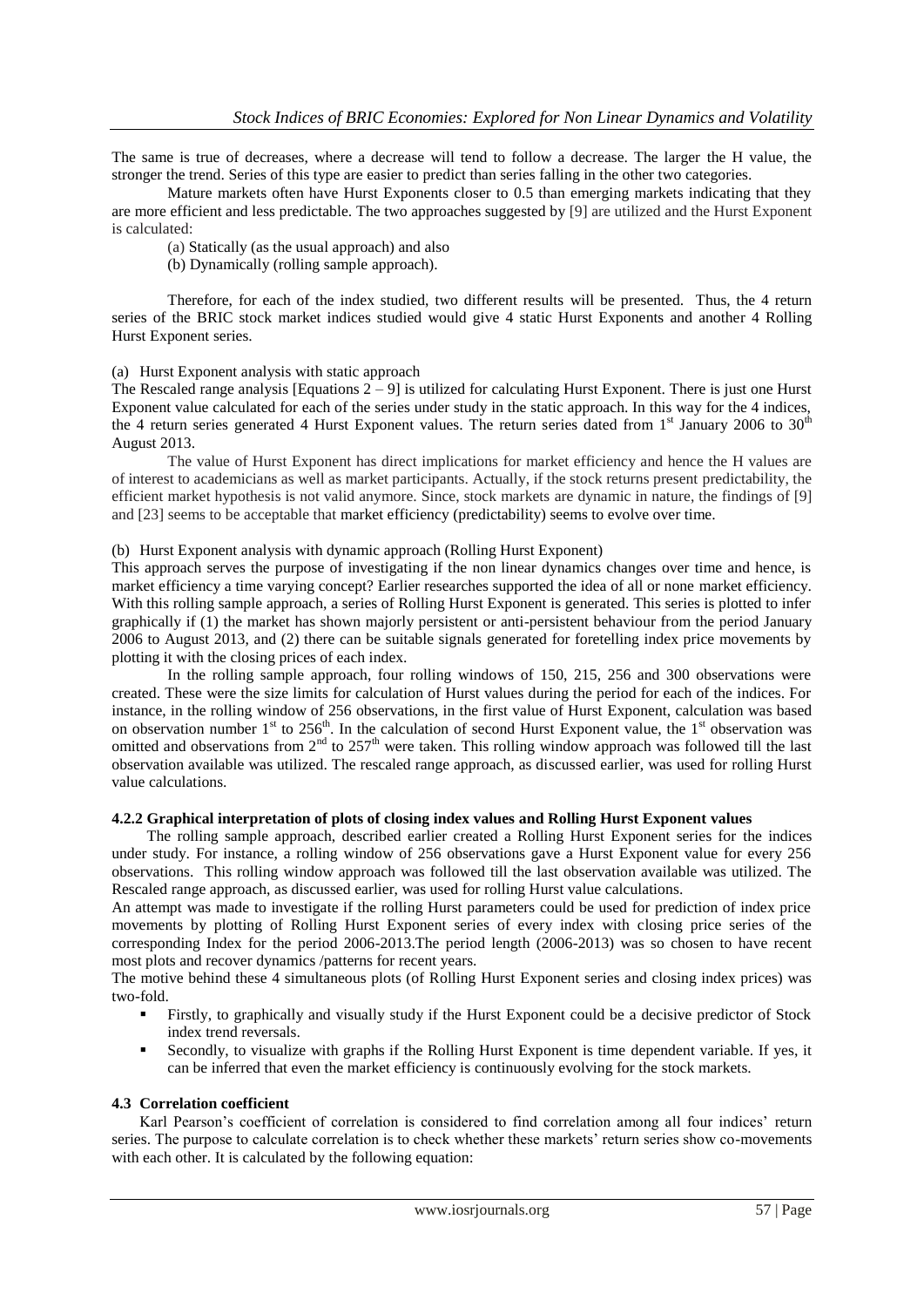$$
C_{xy} = \frac{\sum_{i=1}^{n} (x_i - \langle x \rangle)(y_i - \langle y \rangle)}{(n-1)S_x S_y} = \frac{\sum_{i=1}^{n} (x_i - \langle x \rangle)(y_i - \langle y \rangle)}{\sqrt{\sum_{i=1}^{n} (x_i - \langle x \rangle)^2 \sum_{i=1}^{n} (y_i - \langle y \rangle)^2}}
$$
(10)

Here,  $\langle x \rangle$  and  $\langle y \rangle$  are the mean values of *X* and *Y*, *s<sub>x</sub>* and *s<sub>x</sub>* are the standard deviations of *X* and *Y*.

#### **4.4 Volatility by Shannon Entropy analysis**

Entropy is a measure of information content. Named in honour of Claude E. Shannon (known as "the father of information theory"), Shannon Entropy is a measure of informational efficiency. The measure was originally proposed by Claude E. Shannon (1948) in paper "A Mathematical Theory of Communication". The measure quantified the entropy (information content) in strings of text. The idea was that the more different letters there are, and the more equal their proportional abundances in the string of interest, the more difficult it is to correctly predict which letter will be the next one in the string. The Shannon entropy quantifies this uncertainty (entropy or degree of surprise) associated with this prediction.

The idea behind Symbolic Time Series Analysis is simple: the values of a given time series data are transformed into a finite set of symbols obtaining a finite string. Then, tools from information theory and symbolic dynamics can be used to process the symbolic sequence. In present days symbolic dynamics is used in a variety of fields including ergodic theory, topological dynamics, complex dynamics, information theory and coding. The approach, introduced in [24], [25], [26] and [27] has several successful applications to complex time series data in different areas like physics, astronomy and engineering as well. Building on this previous work, known methods have been adapted to economic time series data.

In order to recognize time patterns in complex dynamical processes a language is needed, in which to express these patterns and this is done using data symbolization. Once the data symbolization is accomplished the resulting symbolic sequence, is analysed looking for regularities to describe the dynamical behaviour of the system. The main property of data symbolization is the fact that no assumptions about the structure of the underlying dynamical system must be stated; that is, the method applies for deterministic or stochastic, linear or non-linear systems.

An evolving strand of research has found wide application of concepts of physics/information theory in finance. The major advantage of Entropy that it is not dependent upon any particular distribution, *i.e.*, it is distribution free and thus, avoids the introduction of errors through the fitting of the distribution.

The first step for Shannon Entropy calculation involves conversion of return series into symbols. Symbolic Time Series Analysis (STSA) is then applied to recover the dynamics of the process.

The returns are symbolized so as to remove the noisiness of the data. A binary transformation is sought, and values are symbolized either 1 or 0. A thresh hold is decided and depending on whether the value falls above or below the thresh hold, 0 or 1 symbol is allotted. In case of financial return series the average return of the return time series under study is decided as the thresh hold. Return values above it are denoted as 1 and rest as 0. In this way, transformed symbolic time series were created for the 4 return series of indices. Shannon Entropy (SE) is then calculated by given equation [28]:  $SE = - [p \log_2 p + (1-p) \log_2 (1-p)]$  (11)

Where,

*p* is the probability of returns greater than the thresh hold,

 $(1-p)$  is the probability of having equal or lesser returns than the thresh hold,

and, Logarithm to the base of 2 is taken as the Symbolic Time series transformation done is binary.

The base of the logarithm used when calculating the Shannon entropy can be chosen freely. Shannon himself discussed logarithm bases 2, 10 and *e*, and these have since become the most popular bases in applications that use the Shannon entropy. Each log base corresponds to a different measurement unit, which have been called binary digits (bits), decimal digits (decits) and natural digits (nats) for the bases 2, 10 and *e*, respectively.

As the equation is concave, the maximum is obtained for  $p = 1/2$  (maximum uncertainty/volatility) and the minimum is shown when one of the events is a certain. The entropy values lie between 0 and 1. When the entropy value is close to 1, it means the process is random as no event is more frequent than another.

### **V. Data Set and Analysis**

Non linear dynamics and volatility are studied for the stock exchanges of BRIC economies, the major market indices being Ibovespa, Micex, Sensex and Shanghai respectively. Thus, a total of 4 financial time series were taken for the study, with each index contributing a single time-series. Closing prices data of these indices are collected from Google finance for the period from  $1<sup>st</sup>$  January 2006 to  $31<sup>st</sup>$  August 2013. The period undertaken for study has been a period of turmoil for the world. This is in line with two global crises, the Subprime crisis and the Eurozone crisis.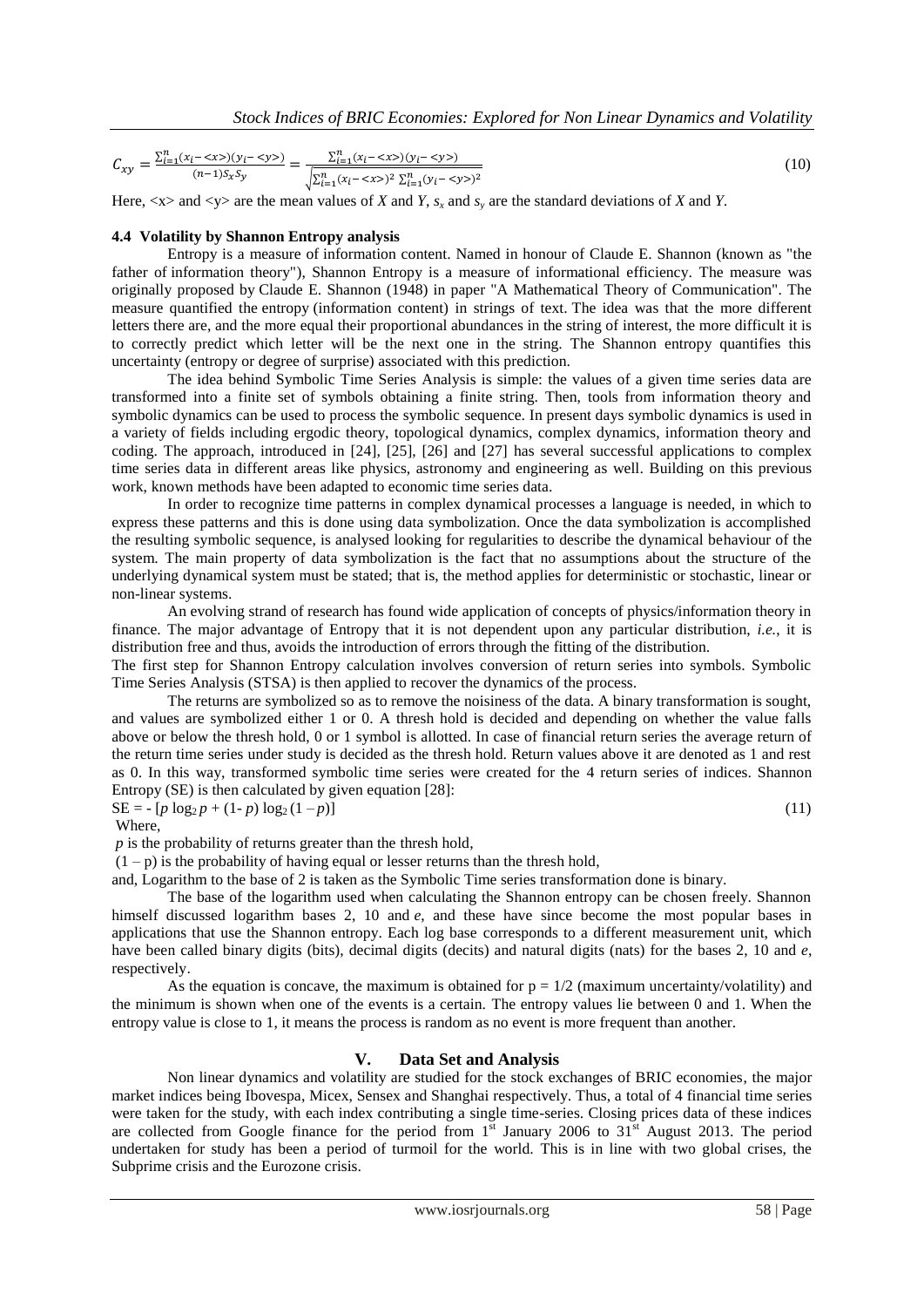| <b>6.1. Descriptive Statistics</b> |      |          |         |      |           |                 |          |
|------------------------------------|------|----------|---------|------|-----------|-----------------|----------|
| Table 1: Descriptive Statistics    |      |          |         |      |           |                 |          |
|                                    |      |          |         |      | Standard  |                 |          |
|                                    | N    | Minimum  | Maximum | Mean | Deviation | <b>Skewness</b> | Kurtosis |
| <b>Sensex</b>                      | 1890 | $-11.60$ | 15.99   | .04  | 1.71      | .129            | 7.11     |
| <b>Ibovespa</b>                    | 1895 | $-12.09$ | 13.68   | .02  | 1.88      | $-.025$         | 6.17     |
| Micex                              | 1761 | $-20.66$ | 25.23   | .02  | 2.42      | $-.109$         | 16.30    |
| Shanghai                           | 1909 | $-9.26$  | 9.03    | .03  | 1.76      | $-.405$         | 3.35     |

# **VI. Findings and Discussion**



### From Table 1, one can note that in terms of risk, Russian market index Micex tops amongst the countries, but when it comes to mean return, Indian market index, Sensex has been able to deliver the highest for the given period. Also, as depicted in figure 1, Sensex is the most efficient index amongst the 4 indices studied as it is able to offer the highest return with minimum risk. Another observation is that investing in Ibovespa is less risky than Micex while both provides the same average daily return. Further, from skewness statistic, one can derive that for the Sensex market, most returns are concentrated to the left of the mean, i.e. positively skewed, whereas other markets show negative skewness. Other notable thing is that except Shanghai index, all other indices show leptokurtic distribution, i.e. there is high probability of extreme values for these markets, as most of the values are concentrated around the mean.

### **6.2 Hurst Exponent Analysis**

### 6.2.1 Hurst Exponent analysis with static approach

| Table 2 : Hurst Exponent values with static approach |                     |            |  |  |
|------------------------------------------------------|---------------------|------------|--|--|
| Index                                                | <b>Hurst Values</b> | Hurst Rank |  |  |
| Ibovespa                                             | 0.54                |            |  |  |
| Micex                                                | 0.55                |            |  |  |
| <b>Sensex</b>                                        | 0.56                |            |  |  |
| Shanghai                                             | 0.64                |            |  |  |

Table 2 illustrates the static Hurst values for the four indices under study. According to the above Hurst estimates obtained, in terms of efficiency, Ibovespa is the most efficient market, whereas Shanghai is the least. This could be attributed to the younger age of the Russian and Chinese stock markets [30]. The Russian and Chinese stock markets were opened in 1995 and 1990 respectively. Whereas, Brazilian and Indian stock markets were founded in 1895 and 1875 respectively.

### 6.2.2 Hurst Exponent analysis with dynamic approach

| Table 3 : Rolling sample Hurst values |                                      |  |  |
|---------------------------------------|--------------------------------------|--|--|
| Index                                 | Percentage of Hurst values above 0.5 |  |  |
| <b>Ibovespa</b>                       | 87.09                                |  |  |
| Micex                                 | 91.81                                |  |  |
| Sensex                                | 93.02                                |  |  |
| Shanghai                              | 98.63                                |  |  |

Hurst values for the rolling window of 300 were calculated and plotted on the graph. Also, the percentage for values above 0.5 was calculated for each index.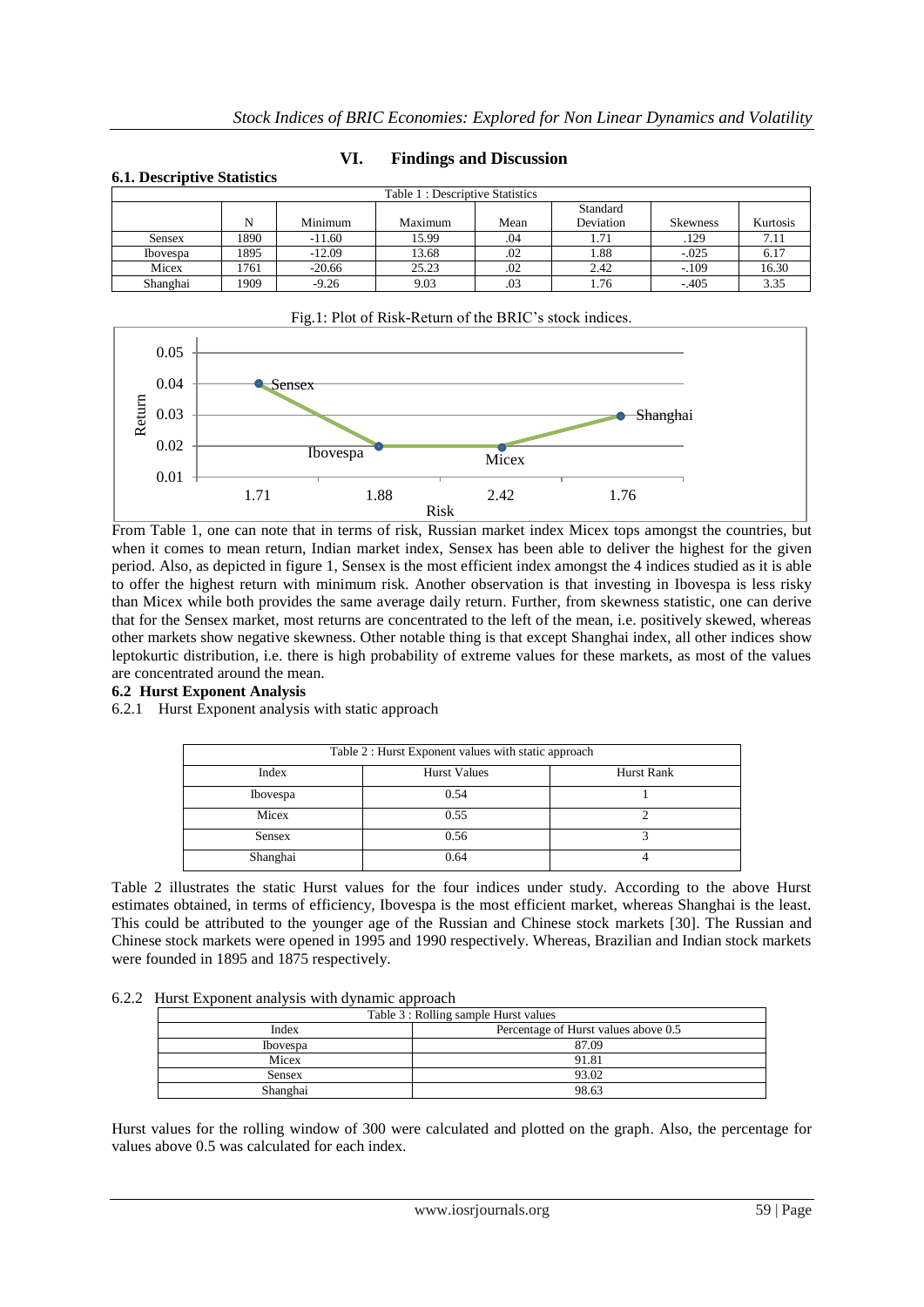









From Table 3 and the above figures, it seems that China's index Shanghai is more predictable as 98% of values were above 0.5 indicating that maximum predictability amongst BRIC stock markets exist in this market. 6.2.3 Rolling Samples Approach tested for forecasting movements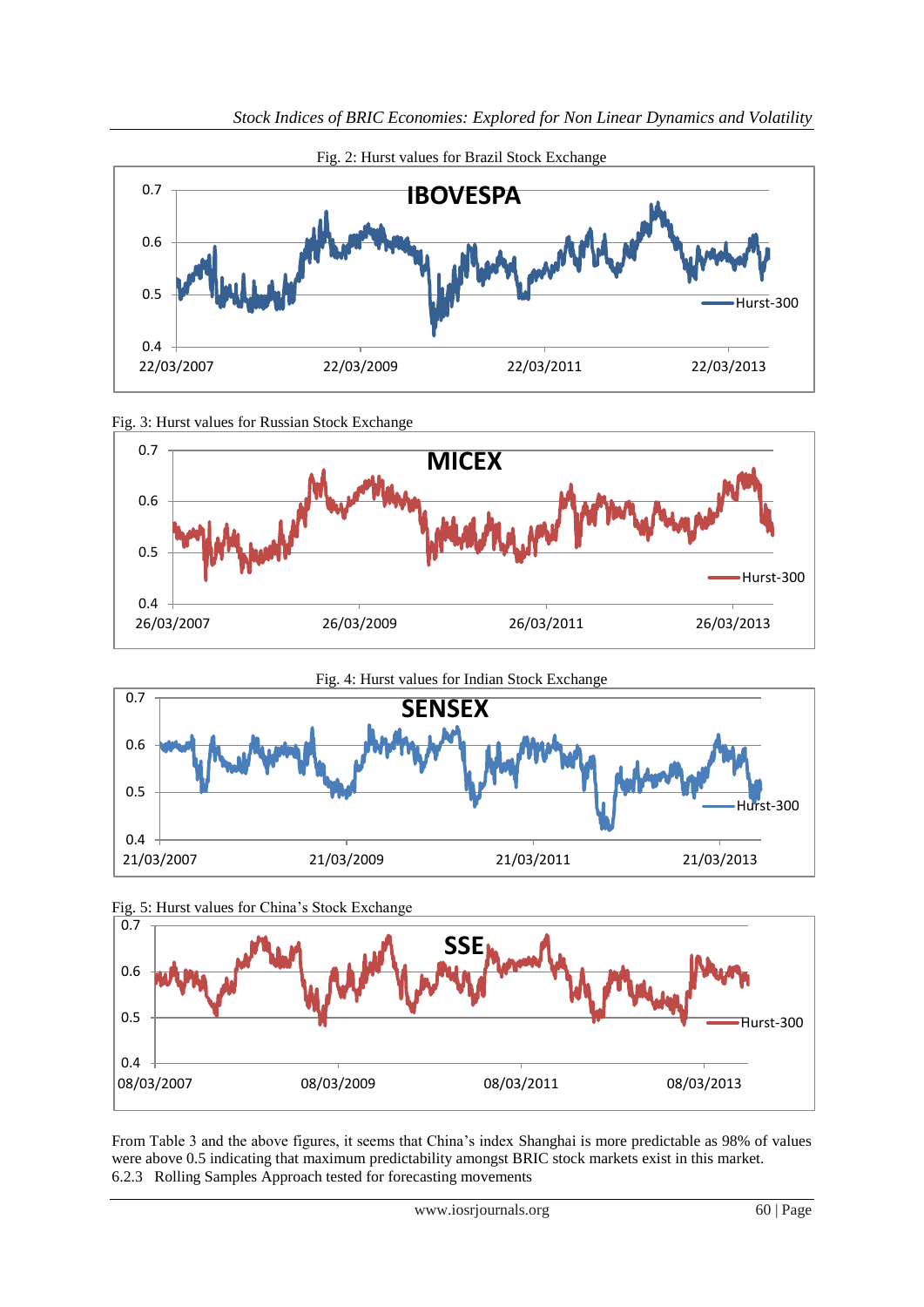Fig. 6: Graphs showing rolling Hurst values along with closing prices of BRIC indices for different window sizes:



Fig. 6 (a): BSE closing prices along with Hurst values for rolling window of size 300







Fig. 6(c): MICEX closing prices along with Hurst values for rolling window of size 300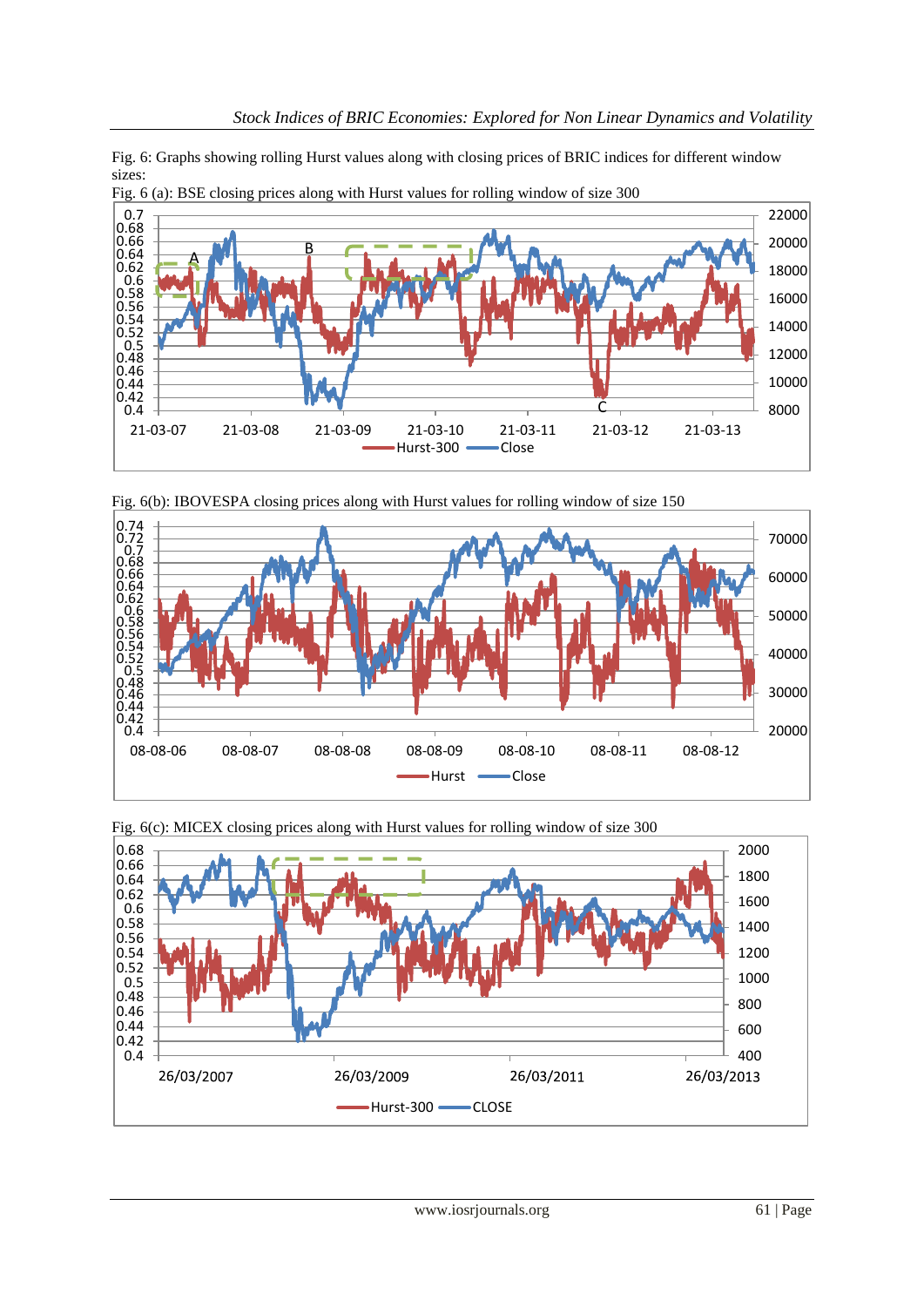









One can easily infer from the graphs that the effect of Subprime crisis spared none of the markets selected under the study. Interestingly, in all the markets, Hurst values were well above 0.5, when the stock prices fell to record lows, indicating persistence behaviour during the crisis. Although Hurst values could not predict minor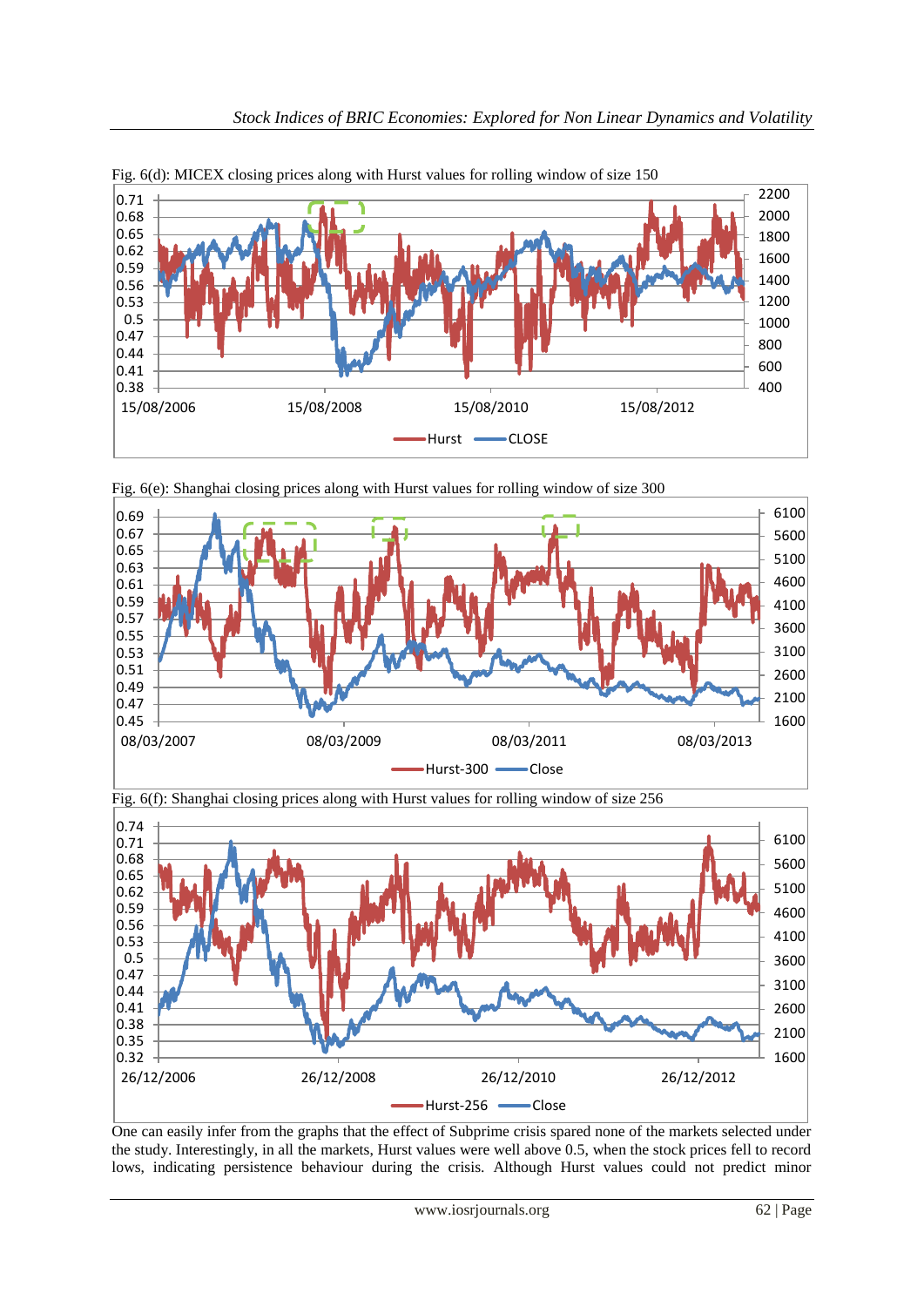corrections, or foretell about the timing of trend reversal, it did help in getting vital hints or signals for investors and policy makers about where the market is going and how it will go on.

From figure 6(a), one can observe the Sensex closing prices went up from March 2007 to December 2007, and the Hurst values also remained about 19.46% above 0.5, indicating long memory. However, from point A, the Hurst value abruptly fell to 0.5 indicating restoration of efficiency in the market, and then, it again climbed up and came down giving a strong hint of trend reversal, i.e., the uptrend will not continue for a long time. From late 2007, the downfall of closing prices began and were followed by minor corrections, but for the period being, the Hurst values stubbornly remained above 0.5 (average 16.25%), predicting continuance of the downtrend. Later on, from point B, the Hurst values again fell back to 0.5 and then again climbed up, indicating that the period of downtrend has stalled and now the uptrend will further continue. Similar pattern could be observed in the later period, although the trend was little different. However, at point C, where Hurst fell to about 0.4, indicated a signal of anti- persistency in the market, and then Hurst values mostly concentrated around 0.5.

In figure 6(b), the Ibovespa index showed little coordination with the Hurst values. For either of the window sizes, there were no significant similar patterns observed. For window size of 150, some patterns were observed. From August 2006 to August 2008, the Hurst values were on an average 8 % above 0.5, indicating long memory. However, no concrete patterns were able to be generated from the same.

Figure 6(c) and 6(d) shows graphs for comparing Hurst values and Moscow Index MICEX. From figure 6(c), one can observe long memory in the market from Hurst values being constantly well above 0.5 for the period of crisis. Later on, the Hurst values again were concentrated around 0.5 indicating efficiency in the market. By having a closer look at figure 6(d), similar result was found. The green block shows that as the prices fell consistently, the Hurst values came well above 0.5.

Figure 6(e) and 6(f) showed the best results. For the rolling window size of 300, one can clearly observe the patterns as per Hurst values. The green block indicates persistence in the closing Shanghai index prices. Not only this, there was signal seen for long range trend reversal. For the rolling window size of 256, similar results were obtained.

| Table 4: Correlation |                 |       |        |          |
|----------------------|-----------------|-------|--------|----------|
| <b>Index Name</b>    | <b>Ibovespa</b> | Micex | Sensex | Shanghai |
| Ibovespa             | 1.00            | 0.42  | 0.36   | 0.18     |
| Micex                | 0.42            | 1.00  | 0.41   | 0.16     |
| <b>Sensex</b>        | 0.36            | 0.41  | 1.00   | 0.25     |
| Shanghai             | 0.18            | 0.15  | 0.24   | 1.00     |

### **6.3 Correlation coefficient**

The index returns of all the four economies were tested for existence of significant correlation. As is visible from Table 4, none of the BRIC economies have shown a fair amount of correlation as far as returns are concerned.

### **6.4 Shannon Entropy**

|                 | Table 5: Shannon Entropy and Standard Deviation |                        |           |           |  |
|-----------------|-------------------------------------------------|------------------------|-----------|-----------|--|
| Index           | Standard<br>Deviation(S.D.)                     | Shannon Entropy (S.E.) | Rank S.D. | Rank S.E. |  |
| <b>Ibovespa</b> | 1.88                                            | 0.999252               |           |           |  |
| Micex           | 2.42                                            | 0.999949               |           |           |  |
| <b>Sensex</b>   | 1.71                                            | 0.998981               |           |           |  |
| Shanghai        | 1.76                                            | 0.999333               |           |           |  |

Shannon Entropy was calculated for the four indices using Equation no. (11). The values of Shannon Entropy were interpreted in terms of volatility. Of the four BRIC economies the Russian market index Micex is found to be most volatile and Indian market index Sensex is the least volatile. The reason could be attributed to short history of the Russian stock market and strong fundamentals of the Indian markets. The Russian stock market show relatively more rapid response to the frequent market changes both in the local as well as global markets. The other reason could be little high liquidity instruments available in the market. On the other hand, the Indian stock market enjoys strong fundamentals, demographic dividend and robust policies adopted by the policy makers. In the events of high volatility, the policy makers take immediate actions to get the markets under control.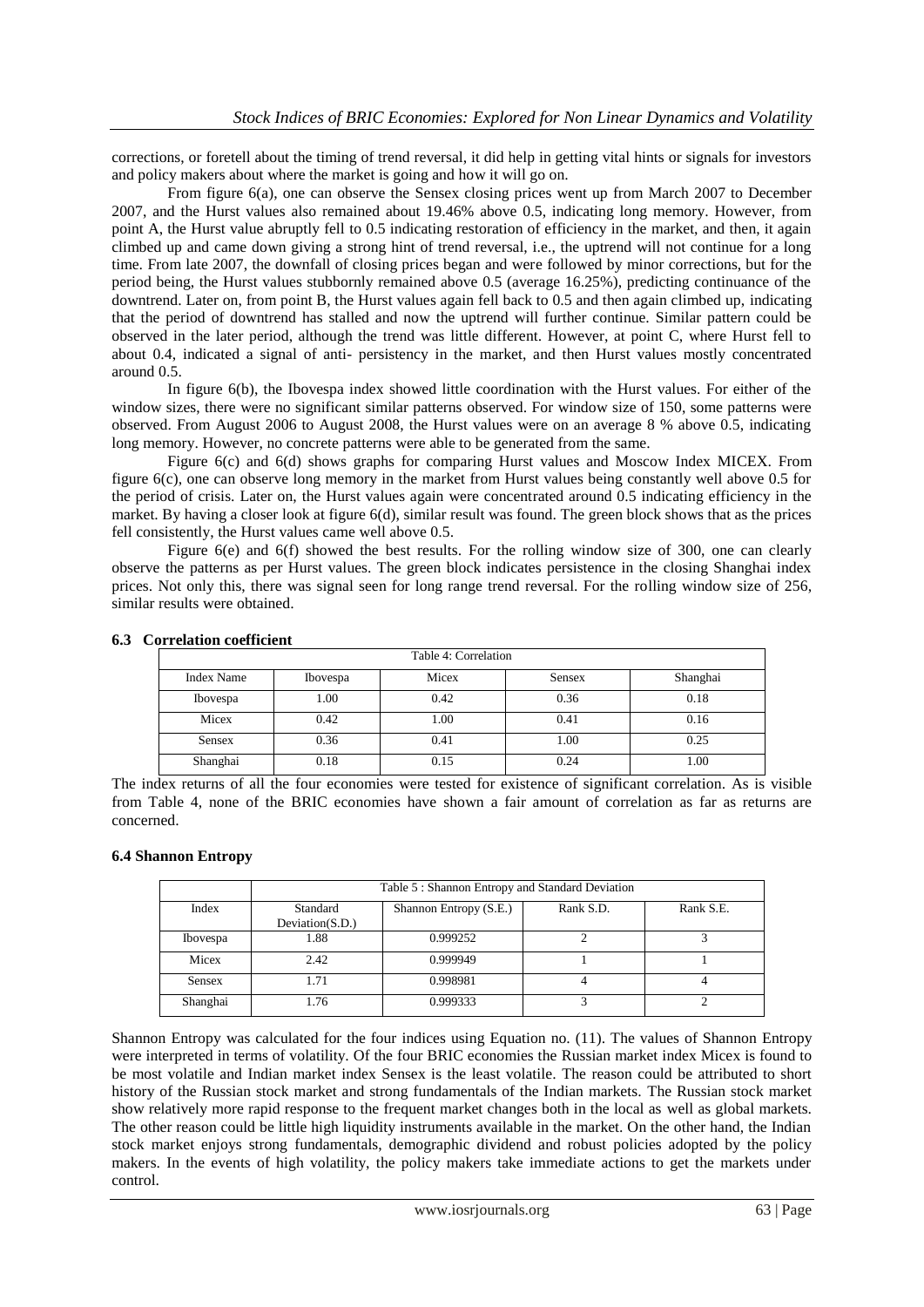Further, mixed results were obtained for comparison between Shannon Entropy and Standard deviation. The highest as well as the lowest ranks remain same for findings through both the methods. However, a contradiction as is visible in table is found in ranking of Ibovespa and Shanghai index.

### **VII. Conclusion**

The question of efficient market hypothesis's validity in financial markets has been raised in a wide number of researches. Moreover, empirical evidence of emerging markets being more inefficient than the developed ones has opened opportunities for the portfolio investors to exploit the predictability in these markets. BRIC economies represent the major emerging markets. A substantial percentage of world's GDP growth is also contributed by them. Hence, it is not surprising that these economies have attracted attention of the whole world.

The conventional view assumes and assesses market efficiency as a static concept. However, a recent strand of literature proposed that market efficiency is an ever evolving time dependent concept. Also, as efficiency tends to change over time, researchers argue that these markets are becoming more efficient with time [9]. This led to a systematic investigation into the underlying dynamics of the major stock exchange indices of these economies. The limitations posed on many widely used forecasting tools due to the impact of non-linear dynamics in stock markets can be overcome by replacing or complementing those tools with the tools of Econophysics. One such tool is Hurst Exponent analysis. The numerical estimate of Hurst is able to quantify the predictability in a fractal time-series. Investigation of the major indices of the economies with respect to Hurst led to interesting results. By plotting it with the indices' closing prices, it was found that Hurst values were able to provide adequate signals in case of Micex, Shanghai and Sensex indices. Also, Chinese market index-Shanghai was found to be the most predictable making the market the most inefficient amongst the four economies, whereas, the Brazilian market index- Ibovespa was the most efficient. As inefficiency was found in these markets, another tool of Econophysics was used to measure volatility in these markets. Shannon entropy provides advantage over other statistical techniques as it is not limited by any theoretical or distribution constraints. It was found that the Russian market was the most volatile and the Indian market the least. The findings by standard deviation technique, a popular measure of volatility, also came out to be same for the Russian and Indian market index.

The study has wide implications ranging from investment decisions to policy making. The finding that the Sensex market has been the least volatile amongst the BRIC indices over the period being studied would facilitate those investors (FIIs) who have low risk appetite. Further, the rolling Hurst values plotted along with closing prices in inefficient markets would facilitate investors on deciding on their exit and entry into the market and also, to regulators on when to intervene. The limitations of the conventional techniques overcome by the Statistical Physics tool (Hurst Exponent) and Information theory tool (Shannon Entropy) coupled with neural networks can lead to better forecasting by the users. There can be increased chances of earning abnormal profits by investors and the appropriate policy actions by policy makers will ultimately lead to a more efficient market.

### **References**

- [1] E. Fama, Efficient capital market: a review of theory and empirical work, *Journal of Finance*, *25*, 1970, 383–417.
- [2] José A.O. Matos, Sílvio M.A. Gama, Heather J. Ruskin, Adel Al Sharkasi and Martin Crane, *Time and scale Hurst exponent analysis for financial markets,* 2007.
- [3] C.E. Shannon, A mathematical theory of communication, *The Bell Technical Journal, 27(4),* 1948, 379-423.
- [4] E. Peters, Chaos and Order in the Capital Markets: A new view of cycles, prices, and market volatility, 1991, New York: Wiley.<br>
[5] L. Glenn. On Randomness and the NASDAO Composite. 2007. Available at SSRN 1124991.
- [5] L. Glenn, On Randomness and the NASDAQ Composite, 2007, Available at *SSRN 1124991*.
- [6] M. Karamchandani and S. Jain, Indian forex market: Revisited through Hurst exponent and Technical analysis. *International Journal of Commerce, Business and Management (IJCBM), Vol. 2, No.4*, 2013.
- [7] M. Corazza, & A. G. Malliaris, Multifractality in foreign currency markets, *Multinational Finance Journal, 6*, 2003, 387-401.
- [8] D. Grech and Z. Mazur, Can One Make Any Crash Prediction in Finance Using the Local Hurst Exponent Idea*? Physica A, 336*, 2003, 133.

[9] D. O. Cajueiro, & B. M. Tabak, The Hurst exponent over time: testing the assertion that emerging markets are becoming more efficient, *Physica A: Statistical Mechanics and its Applications, 336(3)*, 2004, 521-537.

- [10] S. Da Silva, R. Matsushita, I. Gleria, & A. Figueiredo, Hurst exponents, power laws, and efficiency in the Brazilian foreign exchange market, *Economics Bulletin, 7(1),* 2007, 1-11.
- [11] Jose Alvarez-Ramirez, Jesus Alvarez, Eduardo Rodriguez, and Guillermo Fernandez-Anaya, Time-varying Hurst exponent for US stock markets, *Physica A, 387*, 2008, 6159–6169.
- [12] Cheoljun Eom, Sunghoon Choi, Gabjin Oh and Woo-Sung Jung, Hurst exponent and prediction based on weak-form efficient market hypothesis of stock markets, *Physica A, 387*, 2008, 4630–4636.
- [13] Massimo Guidolin, Stuart Hyde, David Mcmillan and Sadayuki Ono, Non-linear predictability in stock and bond returns: when and where is it exploitable? Research division, Federal Reserve Bank of St. Louis, 2008.
- [14] Sonia R. Bentes, Rui Menezes and Diana A. Mendes, Long Memory and Volatility Clustering: is the empirical evidence consistent across stock markets? N.d., 2008.
- [15] V. Sakalauskas, & D. Kriksciuniene, Tracing of stock market long term trend by information efficiency measures, *Neurocomputing*, 2012.